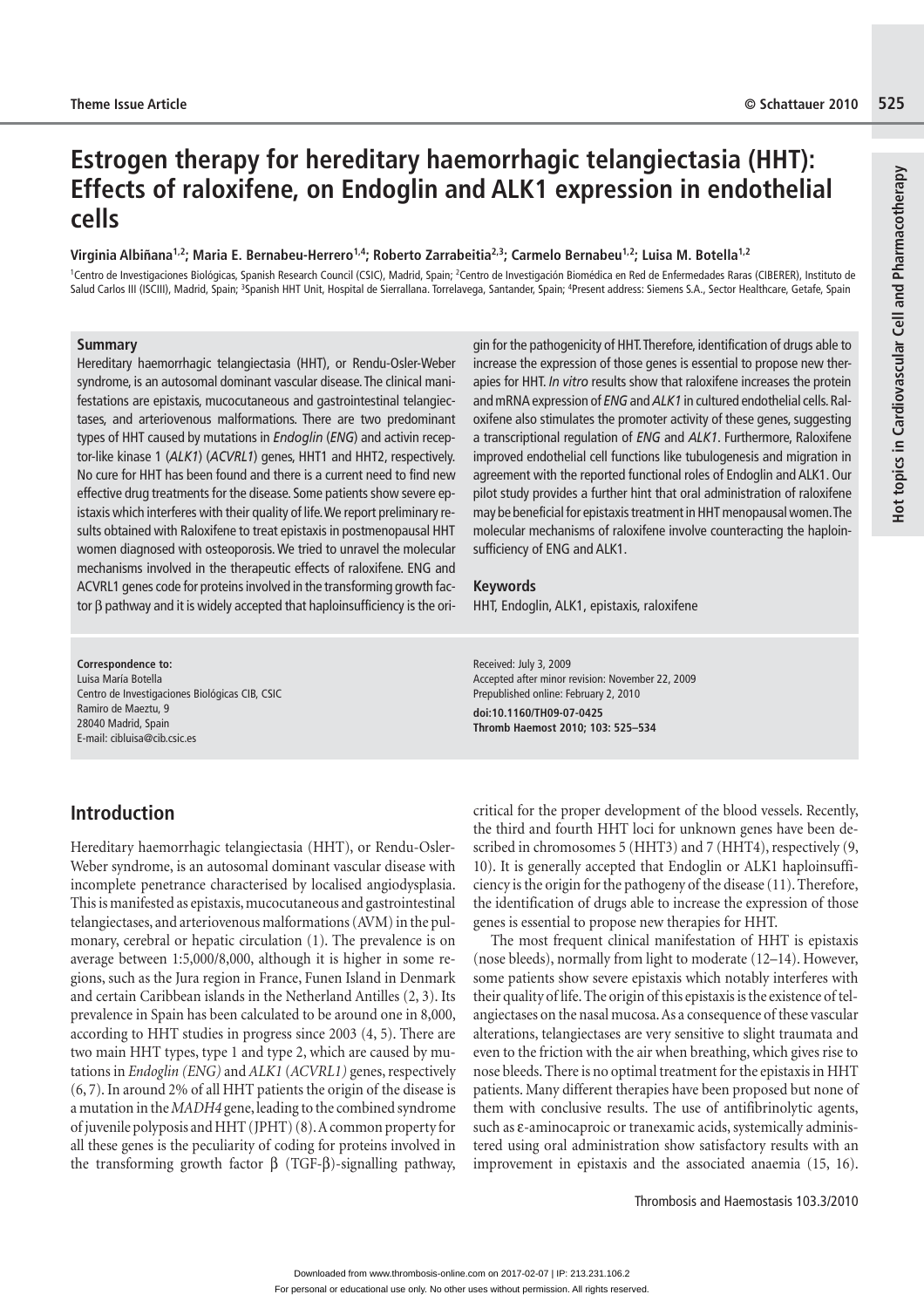However, this is contraindicated in those patients prone to suffer thrombosis. It is necessary to screen for levels of coagulant factors VIII and V and von Willebrand factor, elevated among the HHT population before starting an antifibrinolytic treatment (17). In patients with high levels of coagulation factors, the therapies to avoid bleeding may lead to the risk of suffering deep venous thromboembolism (18). Therefore we need to look for alternative therapeutic sources to counteract HHT epistaxis. Hormonal therapy, using estradiol/norethindrone for epistaxis and gastrointestinal management of HHT, has shown a variable degree of efficacy depending on the patient. Zacharski and co-workers described a case based report with long-term cessation of epistaxis using tamoxifen in a postmenopausal woman (19). The conclusion was that systemic estrogen at doses used for oral contraception may eliminate bleeding in symptomatic HHT and is a reasonable initial option in fertile women. On the other hand, tamoxifen, well tolerated in postmenopausal women, should be considered for randomised clinical trials.

In our Spanish HHT unit, the efficacy of raloxifene is currently assessed in postmenopausal women diagnosed of osteoporosis. Raloxifene is a SERM (selective estradiol receptor modulator) drug of the same group as tamoxifen, and with advantages on bone mineralisation, cardiovascular and gynaecological cancer prevention. Taking into account the initial promising clinical results, an *in vitro*  study on raloxifene effects in cultured cells was carried out to unravel the molecular mechanisms involved in the therapeutic effects. This drug actually increases the expression of Endoglin and ALK1 at the endothelial cell surface, thus counteracting the haploinsufficiency of these HHT genes. In relation to the thrombotic risks due to raloxifene treatment, a recent paper (20) shows that in postmenopausal women at increased risk for coronary events, the incidences of venous thromboembolism were higher in those assigned raloxifene (rate of 0.39) versus placebo (rate of 0.27, p=0.02), therefore treatment decisions about raloxifene should be based on a balance of projected absolute risks and benefits.

### **Materials and methods**

### **Raloxifene treatment of HHT patients**

A prospective study with nineteen postmenopausal women, aged from 47 to 74 years, diagnosed of HHT and osteoporosis received a daily oral treatment with 60 mg raloxifene (EVISTA, Lilly, Madrid, Spain). This study was not a clinical trial and no placebo effect was assessed in the patients. The aim was to check the putative benefit of raloxifene in epistaxis due to HHT, in a population of women where raloxifene was previously indicated for osteoporosis treatment. Effects on frequency and quantity of epistaxis following the Sadick scale were used to evaluate the success of the treatment (21). Sadick scales are based in the evaluation of the responses to the following questions which take into account the frequency (question i) and quantity (question ii) of bleedings: i) How often did you have nose bleeds before and after treatment? (grade 1: less than once a week; grade 2: a few times a week; grade 3: more than

once a day); and ii) How do you assess your intensity of nose bleeding before and after treatment? (grade 1: slight stains on handkerchief; grade 2: soaked handkerchief; grade 3: bowl or similar utensil necessary). Questions were answered by the patients twice, just before starting the treatment, and after six months of treatment. Sadick scale was used as a consensus method currently used in the HHT field to assess the degree of epistaxis. Because this was just a preliminary study, the evaluation of the degree of epistaxis was based only on the response to a questionnaire by each patient at two different time points.

### **Cell culture**

HMEC-1 (Human Microvascular Endothelial Cells) is an immortalised cell line that expresses endothelial specific markers and shows an endothelial phenotype (22). This cell line has been kept at least for 30 passages in our lab maintaining the endothelial properties, i.e. expression of endothelial markers. HMEC-1 cells were cultured in DMEM (Dulbeco´s Modified Eagle´s Medium, Gibco, New York, NY, USA) with 10% bovine fetal serum (FBS, Gibco), 2 mM L-glutamine and 100 U/ml penicillin/streptomycin. Before treatment with raloxifene (Sigma, St. Louis, MO, USA), cells were cultured for 24 hours (h) in DMEM completed with charcoal dextran-treated free hormones FBS (Cambrex, Walkersville, MD, USA). Estrogen treatment was carried out by the incubation of the cells with raloxifene in the latter medium.

### **Flow cytometry**

Endoglin and ALK1 levels on the cellular surface were analysed by flow cytometry (FACS; Fluorescence-Activated Cell Sorting), using mouse monoclonal antibodies P4A4 (anti-endoglin; DSHB, Iowa University, USA), MAB370 (anti-ALK1; R&D, Minneapolis, MN, USA) and W6/32 (anti-HLA-I, Sigma). Cells were incubated with anti-Endoglin or anti-ALK1 antibodies for 60 minutes (min) at 4ºC. After two washes with phosphate-buffered saline (PBS), FITC-F(ab)<sub>2</sub> anti-mouse IgG was added and incubated for 30 min at 4ºC. Finally cells were washed twice and the fluorescence was measured in a Coulter Epics XL flow cytometer (High Wycombe, UK). The results obtained were expressed as expression index, resulting of the product of positive cell percentage multiplied by the medium fluorescence intensity of the total population.

### **Real-time RT-PCR**

Total cellular RNA was extracted from HMEC-1 cells using a commercial kit (RNAeasy*,* Qiagen, Germantown, MD, USA). One microgram of total RNA was reverse transcribed in a final volume of 20 **μ**l with the Kit First Strand cDNA Synthesis (Roche, Mannheim, Ger-

Thrombosis and Haemostasis 103.3/2010 © Schattauer 2010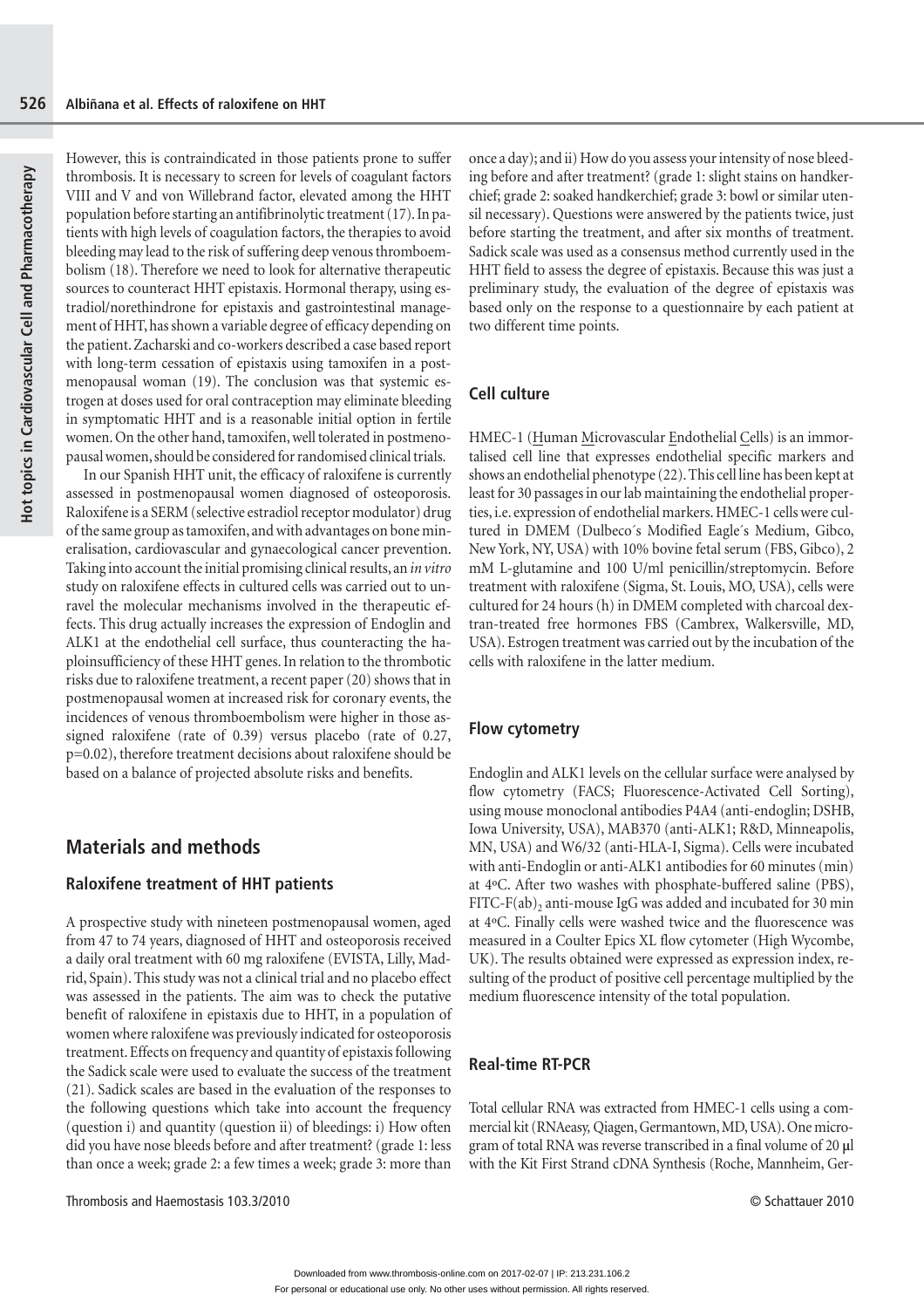many), using random primers. SYBR Green PCR system (Applied Biosystems, Foster City, CA, USA) was used to carry out the real-time PCR. The sequence of the oligonucleotides used for ENG, ALK1 and 18S, as endogenous control, were: ENG Forward: 5´- AGCCT-CAGCCCCACAAGT 3´; Reverse: 5´- GTCACCTCGTCCCTCTCG 3'; ALK1 Forward: 5´- ATCTGAGCAGGGCGACAC 3'; Reverse: 5´- ACTCCCTGTGGTGCAGTCA 3´; 18S RNA Forward: 5´- CTCAA-CACGGGAAACCTCAC 3´; Reverse: 5´- CGCTCCACCAACTAA-GAACG 3´. The samples were used in triplicates and the experiment was repeated twice.

### **Cell transfections and reporter assays**

Transient transfections of HMEC-1 cells were carried out using reporters for the *ENG* promoter, pCD105 (-350/+350) in pXP2 (pENG/pXP2), and the *ALK1* promoter, pALK1 (-1035/+209) in pGL2 (pALK-1/pGL2) in the presence of a commercial transfection reagent (Superfect, Qiagen). After transfection, cells were incubated in the absence or presence of raloxifene 0.2 nM for 24h. Relative luciferase units were measured in a TD20/20 luminometer (Promega, Madison, WI, USA). Samples were co-transfected with the SV40-β-galactosidase expression vector to correct for transfection efficiency. Measures of β-galactosidase activity were performed using Galacto-light (Tropix, Bedford, MA, USA). Transfections were made in duplicates and repeated at least in three independent experiments. Representative experiments are shown in the figures.

# **Chromatin immunoprecipitation**

To obtain nuclear extracts, HUVECs (Human Umbilical Vein Endothelial Cells) subconfluent cell cultures were either treated with 0.2 nM raloxifene for 16h in 10% FBS (charcoal absorbed serum) or left untreated and then collected. Chromatin immunoprecipitation (ChIP) was performed with ChIP-IT Express kit (Active motif, Rixensart, Belgium) following the manufacturer's instructions. Briefly, HUVECs were grown in three 15 cm<sup>2</sup> plates until confluence. Then, they were fixed with formaldehyde 1% in Optimem medium (Gibco). Fixation solution was poured off and cells were washed by adding ice-cold PBS. The fixation reaction was stopped by adding glycine stop fix solution and then washed. Cells were scraped in presence of PMSF and lysed with lysis buffer provided with the kit. Nuclei were separated by using a dounce homogeniser and digested with enzymatic shearing cocktail for 15 min. One aliquot of this sheared chromatin was used as "input chromatin" and the rest was incubated with protein G magnetic beads, ChIP buffer 1, Protease inhibitor cocktail and 2 **μ**g rabbit antibody against human Sp1 (specifity protein 1 transcription factor) as positive control (SC-59) and ERα (Santa Cruz Biotechnology, Santa Cruz, CA, USA). Negative control anti-human IgG was used. Immunocomplexes were incubated on a rolling shaker for 4 h at 4°C. Protein G magnetic beads with the immunocomplexes

were pelleted, washed and eluted with elution buffer provided with the kit. Then the crosslinking was reversed and the samples were incubated with ChIP buffer 2, NaCl and proteinase K during 1h at 37°C. The proteinase K was stopped and centrifuged. The supernatants were used for PCR. Primers used for PCR were selected by mapping the proximal region of promoter sequence;  $-147$  to  $+7$ . Sequences of the two primers were as follows:

Fwd ENG 5'- GTGCTTGGGGAGACAAGCCTA 3' Rev ENG 5'- GGAGGCAGGAAATGCGCTTCC 3'

### **Wound healing and tube formation assay**

*In vitro*-scratched wounds were created by scraping confluent HMEC-1 monolayers in P-24 plate wells with sterile disposable pipet tips. The remaining cells were washed with PBS and incubated with DMEM in the absence or presence of raloxifene for up to 24 h. Endothelial cell migration into the denuded area was monitored by photography of the plates at different times. For tube formation assays, HMEC-1 were plated in DMEM culture medium in the absence or presence of raloxifene on P-6 well matrigel plates (BD Biosciences, Bedford, MA, USA) and incubated at 37ºC, as indicated by the manufacturer. Tube formation was monitored for 24 h.

### **Statistics**

Data were subjected to statistical analysis and results are shown as mean **±** SD. Differences in mean values were analysed using Student's t-test. p-values<0.05 were considered to be statistically significant. In the figures, the statistically significant values are marked with asterisks ( $*$  p<0.05).

# **Results**

### **Raloxifene therapy for epistaxis in HHT patients**

Based on previous reports describing a good response of epistaxis to tamoxifen, an estrogen receptor modulator, the efficacy of raloxifene in 19 postmenopausal HHT women was assessed. These women, diagnosed of osteoporosis with ages ranging from 47 to 74 years, had no contraindication for the hormonal therapy, and were good candidates for a hormonal substitutive therapy. At the beginning of the treatment, patients had coagulation values, especially of factors VIII and V, on the average. Of the nineteen patients following the treatment, 11 were HHT2, six HHT1, and two with Curaçao criteria for HHT, but without molecular assessment. All patients met, at least three out of the four Curaçao criteria to be considered HHT patients. All of them had epistaxis, telangiectases and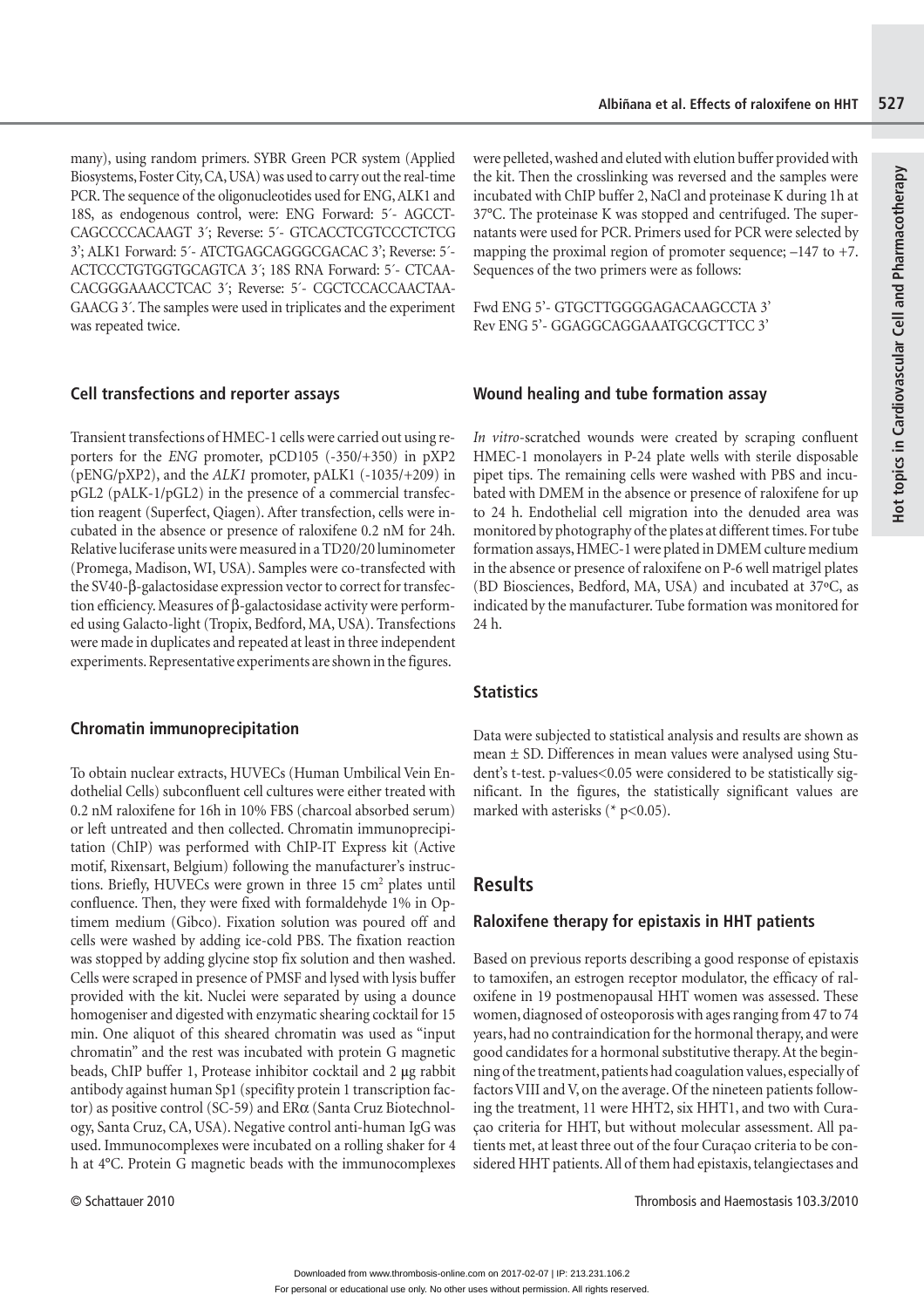familiar inheritance. Not all of them had the complete screening made; therefore, we cannot include data on the existence of AVMs. All of them showed an improvement of the HHT symptoms concerning epistaxis. The effects on epistaxis were evaluated after 6 months based on the scale by Sadick et al (21). This scale evaluates the amount and frequency of nose bleeds. A decrease of at least one grade in the scale in frequency and quantity of epistaxis was observed in all patients according to  $\blacktriangleright$  Figure 1. Also, as shown in Figure 1 (right hand histograms), the average of Sadick frequency in the nineteen patients before the treatment was 2.36, and after treatment 1.31. On the other hand, in the same figure, to the right bottom the average of Sadick quantity is shown as 2.26 before the treatment and 1.42 after raloxifene. As shown, the difference in both cases was statistically significant. In addition, an average raise in haemoglobin levels of 9.25 % (before treatment  $11.18 \pm 0.10$ ) and after treatment increased to  $12.08 \pm 0.15$ ) was observed. There were no relevant side effects, although liver transaminase levels were about double of the usual values, but there were no alterations of hepatic function. In spite of the reported increases in coagulation factors due to raloxifene treatment (23), the coagulation

values were normal. There were no thromboembolic side effects. Tolerance was good in all cases, without digestive or vegetative side effects detected. These results suggest that raloxifene may be useful in the management of epistaxis offering a wide spectrum of indications and benefits especially in women. Given these positive results we next assessed the *in vitro* effects of raloxifene on endothelial cells.

### **Effect of raloxifene on ALK1 and Endoglin protein expression at the surface of endothelial cells**

As HHT1 and HHT2 are caused by haploinsufficiency in Endoglin and ALK1, respectively, we explored the putative increase in both proteins after raloxifene treatment in *in vitro* cultures of endothelial cells. The effect of raloxifene on ALK1 and Endoglin levels was measured by flow cytometry after drug treatment, in a range from 0 to 10 nM concentration. A total of four independent experiments were carried out and the expression index of Endoglin and ALK1



**Figure 1: Raloxifene as a therapy for epistaxis in HHT patients.** The frequency and quantity of epistaxis, measured by the Sadick scale, is shown in postmenopausic women before and after six months of treatment with 60 mg of raloxifene every day. To the right side an average of the Sadick frequency and quantity was calculated for the nineteen patients before and after raloxifene treatment. Means with the standard deviations are shown in the histograms. Differences were statistically significant according to t-test. \*p value of 0.05.

Thrombosis and Haemostasis 103.3/2010 © Schattauer 2010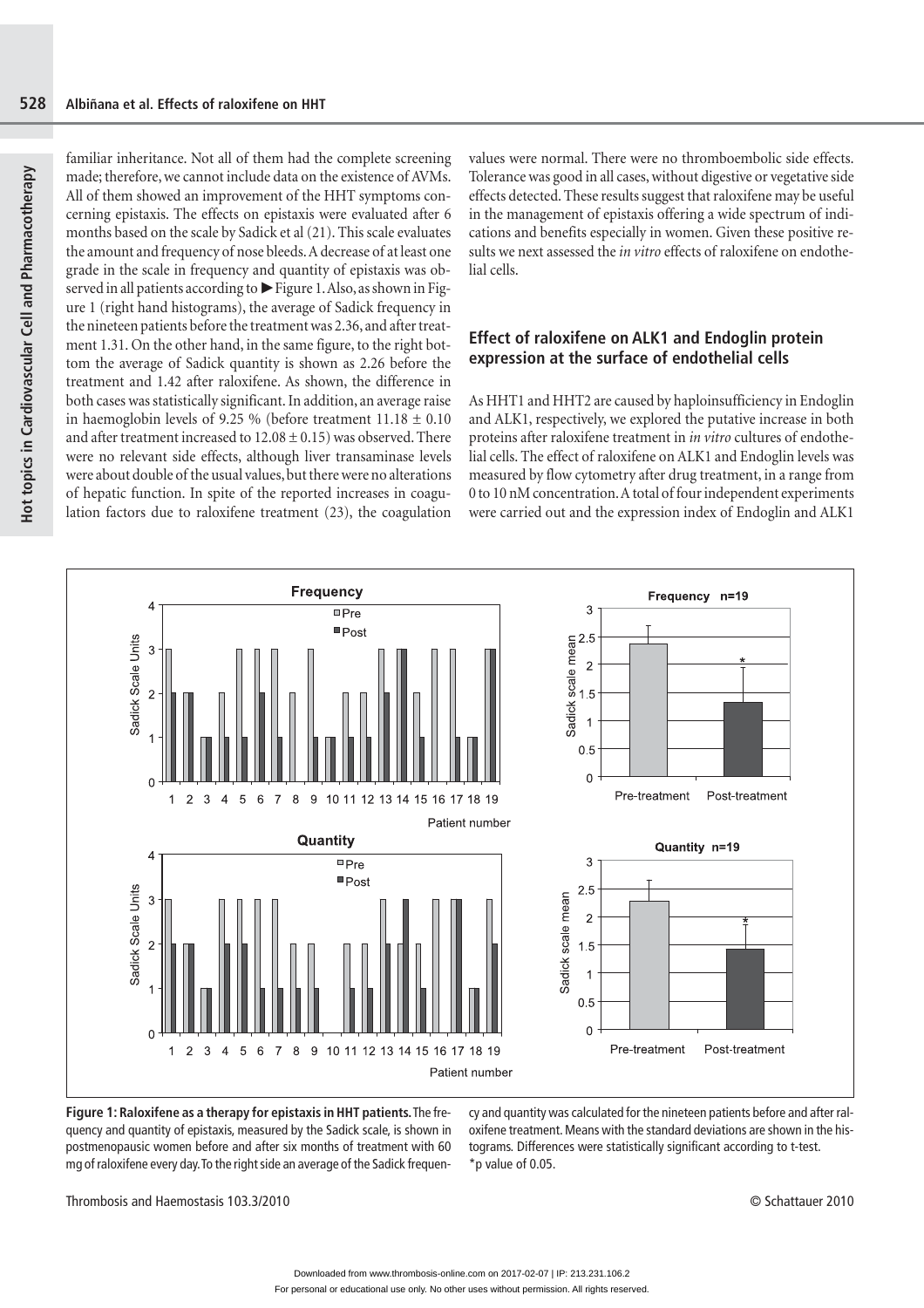**Hot topics in Cardiovascular Cell and Pharmacotherapy**

Hot topics in Cardiovascular Cell and Pharmacotherapy





**Figure 2: Effect of raloxifene on ALK1 and Endoglin expression at the HMEC-1 surface.** Cells were cultured in absence or presence of increasing concentrations of raloxifene (0–10 nM) for 24 h. Levels of Endoglin (A,B) and ALK1 (C,D) were measured by flow cytometry. The levels of HLA-I membrane

protein were taken as reference. Experiments were done by duplicate, and the same type of experiment was repeated at least three times. The Figure shows a representative experiment. \*statistically significant with respect to untreated control after performing a Student's t-test, p<0.05

was recorded. The levels of HLA-I membrane protein were taken as reference. Expression index of Endoglin was increased in cells treated with 0.1 nM raloxifene, but decreased at  $1 \text{ nM}$  ( $\blacktriangleright$  Fig. 2A). In a range from 0.1 to 0.5 nM the highest Endoglin expression was reached at 0.2 nM raloxifene (Fig. 2B). The behaviour of ALK1 was similar to Endoglin (Fig. 2C and D). In summary, doses of raloxifene between 0.05–0.2 nM gave rise to an increase in the expression of Endoglin and ALK1 at the cell surface, 0.2 nM being the optimal concentration.

The concentrations used in the *in vitro* experiments cannot be extrapolated directly to the therapeutic doses applied with raloxifene (60 mg is equivalent to 22 μM). *In vitro* experiments normally deal with higher doses in order to be able to detect significant effects within a short time of observation. In fact, the concentration used in cell culture to study drug effects is normally in the range of micromolar, 100 **μ**M being in the upper limit. In the present study, the range of treatment falls within the lower range (0.05–10 nM), with an optimal concentration of  $\sim 0.2$ nM. In postmenopausic women the physiological level of estrogens circulating in blood are around 9.8 pM. This means 500 times less than the doses we have applied to the cells, but the parameters are not directly comparable.

### **Effect of raloxifene on the expression of ENG and ALK1 mRNA**

Given that raloxifene increased the levels of Endoglin and ALK1 proteins at the surface of endothelial cells, we investigated if the effect was due to an increase in the levels of the messenger RNA from these genes. Experiments of real-time RT-PCR were performed and we observed that levels of mRNA of *ENG* and *ALK1* were stimulated by 1.5 and 2-fold, respectively, when cells were treated with 0.2 nM raloxifene ( $\blacktriangleright$  Fig. 3A and B).

### **Effect of raloxifene on the promoter activity of ENG and ALK1**

As raloxifene not only increased the levels of protein, but also those of mRNA we analysed if these effects were due to an increase in promoter activity of *ENG* and *ALK1*. To this end, cells were transfected with two reporters driven by *ENG* and *ALK1* promoters and treated in the absence or presence of raloxifene. As shown in  $\blacktriangleright$  Figure 4, cells treated with raloxifene showed promoter stimulation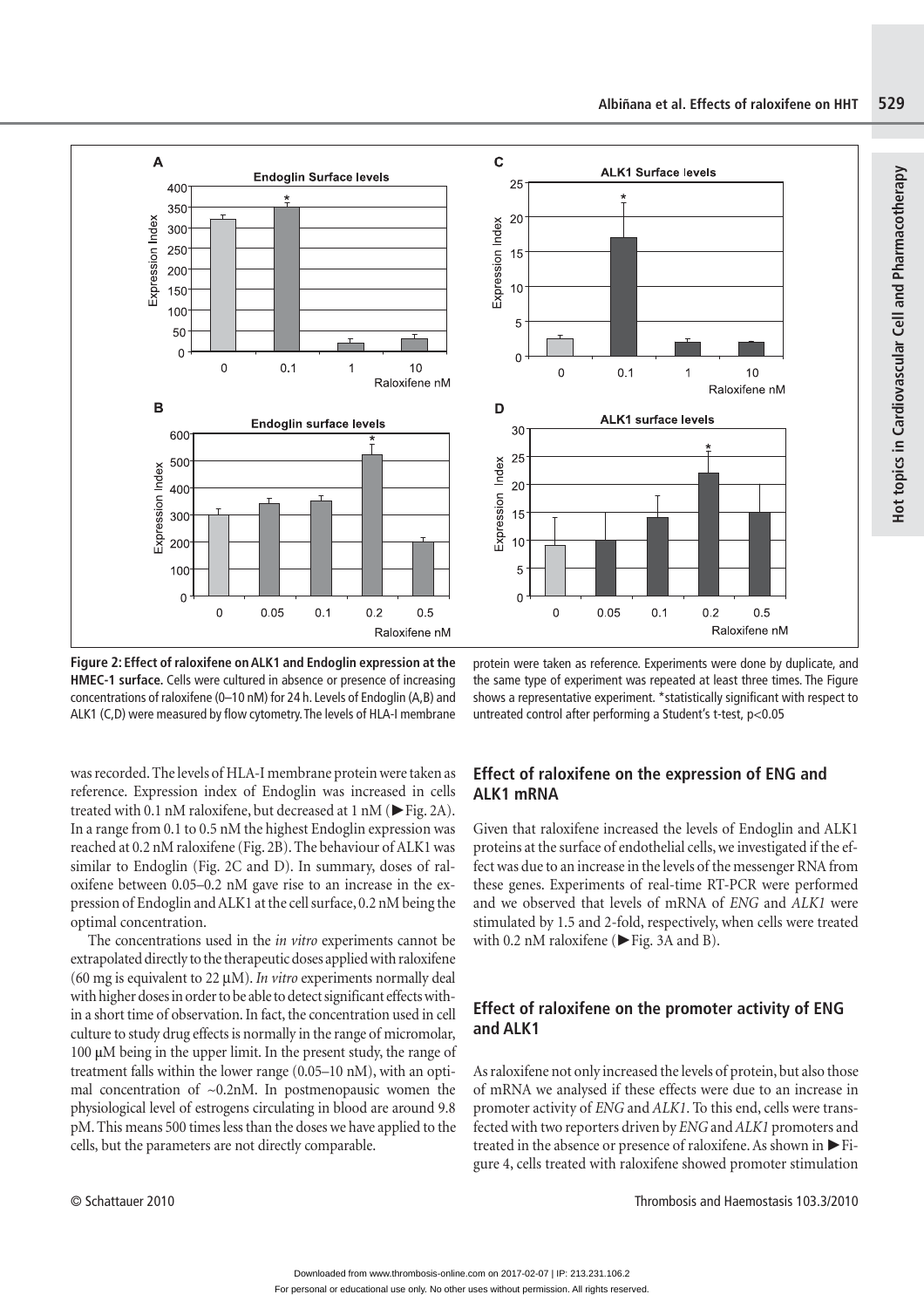**Hot topics in Cardiovascular Cell and Pharmacotherapy**

**Act topics in Cardiovascular Cell and Pharmacotherapy** 



**Figure 3: Effect of raloxifene on mRNA levels of ENG and ALK1.** Endothelial cells were treated for 24 h with raloxifene (0.2 nM). Real-time PCR experiments were carried out, extracting total RNA which was retro-transcribed and amplified. ENG (A) and ALK1 (B) transcription levels were compared to endogenous control of 18S ribosomal RNA. Samples were in triplicates in each experiment, and the experiment was repeated three times. The Figure shows a representative experiment. \*statistical significance in relation to control, p<0.05.

in both genes of 3.5- and 2.2-fold for *ENG* (Fig. 4A) and *ALK1* (Fig. 4B), respectively.

Although, the proximal promoter of *ENG* contains functional Sp1 binding sites essential for its basal transcriptional activity (24), a theoretical in silico-analysis of *ENG* promoter does not reveal any consensus dimer for the estrogen receptor  $(ER\alpha)$  in the region stimulated by the raloxifene in the luciferase assay (-350 to transcription start). Only half a site for estrogen consensus is found at position (-308) (25). However, estrogen receptor could still be bound to *ENG* promoter through its interaction with other transcription factors. To analyse whether ERα is bound to *ENG* promoter, HUVECs were treated with raloxifene and the crosslinked chromatin was used for a Chromatin immunoprecipitation assay using a couple of primers encompassing the region stimulated by raloxifene in the luciferase assay (-350 to transcription start). As shown in ►Figure 5, both Sp1 and ERα factors are bound *in vivo* to *ENG* proximal promoter, region located between –147 to +7 positions.

Thrombosis and Haemostasis 103.3/2010 © Schattauer 2010



**Figure 4: Effect on the promoter activity.** HMEC-1 were transiently transfected with the pCD105 (-350/+350) ENG promoter reporter vector (A) or with the pGL2 (-1035/+209) ALK1 promoter construct (B). Luciferase activity was measured in cells treated with raloxifene 0.2 nM and in untreated cells. Samples were in triplicates in each experiment, and the experiment was repeated three times. The Figure shows a representative experiment. \*statistical significance in relation to control, p<0.05.

### **Wound healing and tube formation**

We performed two types of functional experiments to measure *in vitro* effects of raloxifene: tube formation as an angiogenesis test, and wound healing as a cell migration assay.  $\blacktriangleright$  Figure 6 shows cord formation in a time-course experiment after raloxifene treatment compared to untreated HMEC-1. Tubes develop faster in raloxifene-treated endothelial cells and the cord network is completely developed in raloxifene-treated cells after 4 h, whereas it requires around 8 h in untreated cells. On the other hand, raloxifene promotes a faster migration of cells after disruption of endothelial monolayers, so while the wound is closed between 20 and 24h in treated cells, in control cells the closure occurs later, around 48–52h ( $\blacktriangleright$  Fig. 7). The results of these two functional experiments are in agreement with the observed increase in ALK1 and Endoglin protein levels, and therefore in the proangiogenic effect derived of the functionality of these proteins.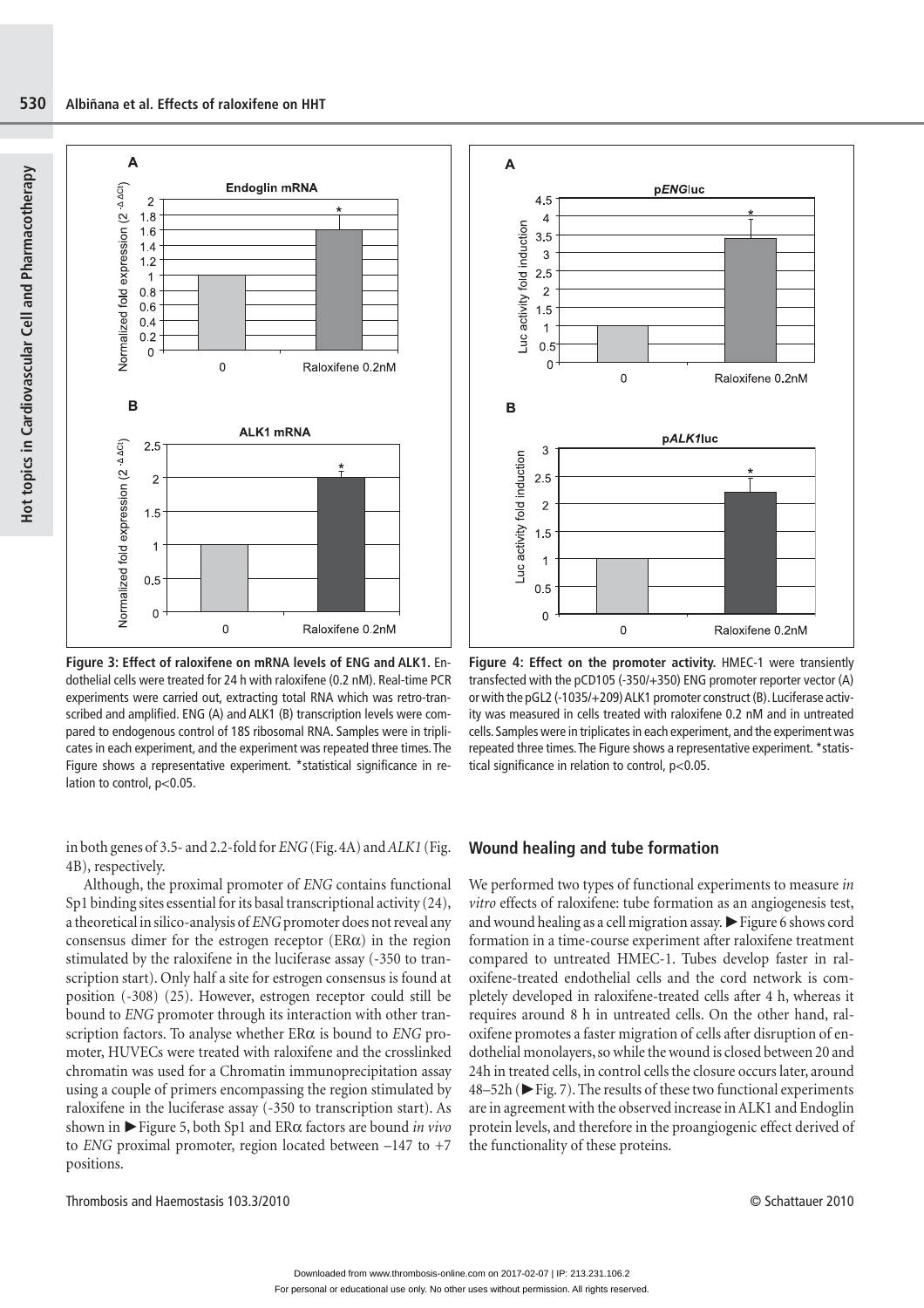**Hot topics in Cardiovascular Cell and Pharmacotherapy**

Hot topics in Cardiovascular Cell and Pharmacotherapy



**Figure 5: ER**α **and Sp1 bind to ENG proximal promoter.** Chromatin immunoprecipitation was carried out with nuclear extracts of HUVECs. Cells were treated or not with raloxifene 0.2 nM. A pair of oligonucleotides encompassing 130 bp to the transcription start region of ENG promoter were used. As positive control Sp1 antibody was used. IgG was the negative control. The input lane represents the proximal 130 bp fragment of ENG promoter. The arrow points to the 130 bp fragment amplified by PCR after immunoprecipitation.

# **Discussion**

The pathogenesis in HHT is commonly considered a result of cell haploinsufficiency for Endoglin and ALK1, the two proteins whose genes are affected in a 90% of the cases. Therefore, one of the therapeutical approaches is to identify drugs increasing the transcription level of the genes involved in the disease, namely, *Endoglin/ ENG* and *ACVRL1/ALK1.* The transcriptional regulation of *ENG* has been elucidated for certain stimuli increasing the transcription such as TGF-β, hypoxia, LXRα agonists or vascular injury through Smads, HIF-1α, Sp1, or KLF6 transcription factors (26, 27, 28). However, many of the transcription factors involved in the regulation of *ENG* promoter remain unknown. On the other hand, little is known about the regulation of *ACVRL1,* whose promoter characterisation is currently being conducted in our group. In this scenario, it was interesting to try the effect of estrogens, which are prescribed for postmenopausal women with osteoporosis, and with probable beneficial effects in the case of HHT epistaxis and gastrointestinal bleeding, according to previous literature reports (29). Since there are no previous references in the literature about the use of raloxifene in men, we cannot discard the putative use of this drug also in HHT male patients.



**Figure 6: Tube formation.** Cells were incubated on Matrigel plates at 37ºC in absence or presence of raloxifene 0.2 nM. The cord network formation was measured taking photos at different times up to 20 h after cell plating. A complete network appearance is achieved by 20 h in the case of raloxifenetreated cells, while in untreated controls cells remain partially in tubes with patches of disorganised, sparse cells. The picture shown is representative of

the whole plate. In the case of the control plate, approximately half of the cells were not arranged in tubes as shown in the figure. The amount of closed cells in the network of tubes was counted and represented by histograms as a quantitative measure of the network density. Experiments were repeated three times and a representative picture is shown.

© Schattauer 2010 Thrombosis and Haemostasis 103.3/2010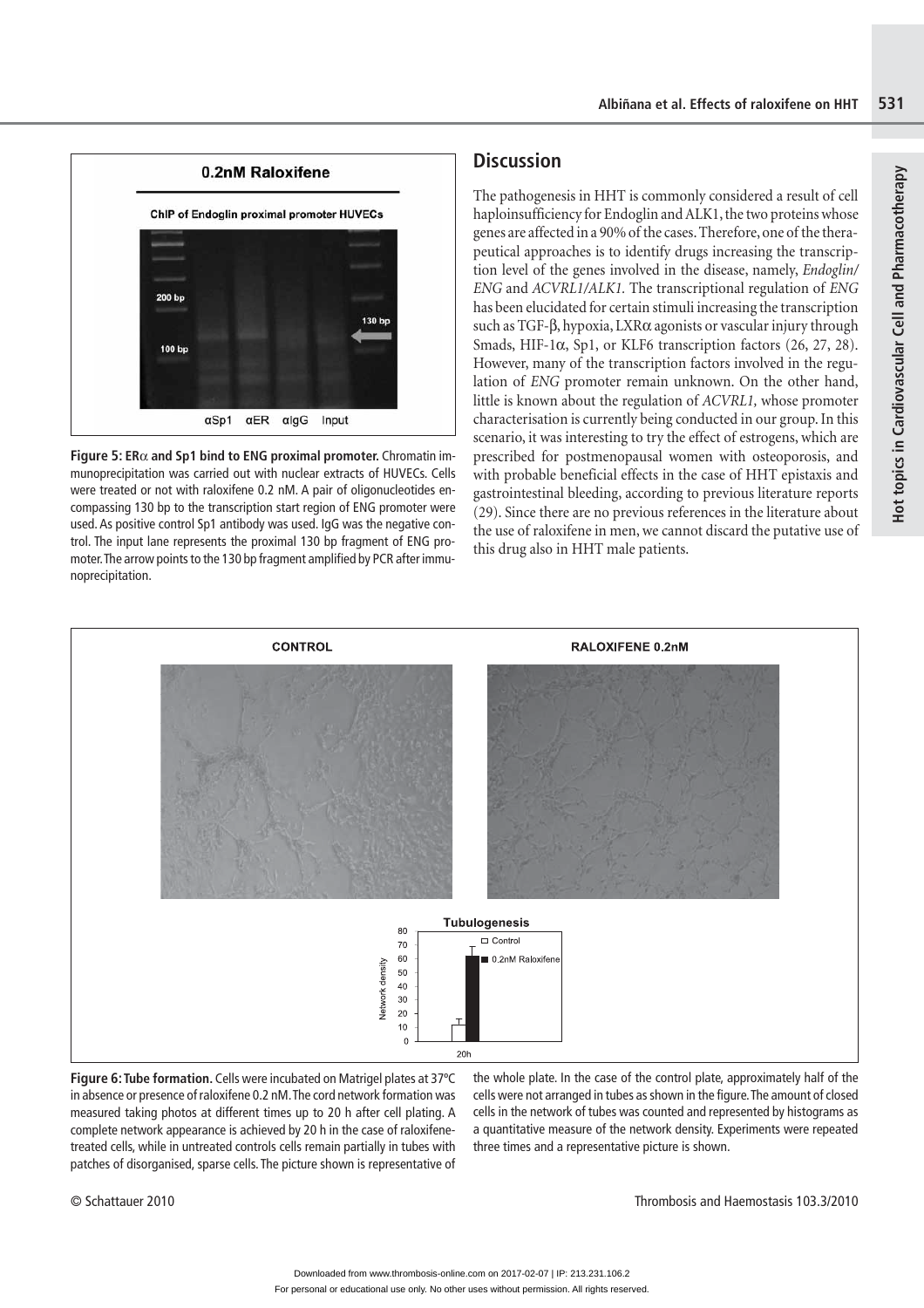

**Figure 7: Wound healing.** Confluent HMEC-1 cells treated with or without raloxifene 0.2 nM were disrupted with a pipet tip to test the speed of migration with which cells were able to close the wound. Photos were taken at different times and the speed of migration was quantified by densitometry of the filled space in the wound at each time point. Experiments were repeated three times and a representative picture is shown.

Raloxifene, a second generation SERM, exhibits an improved clinical profile versus that of tamoxifen and is approved for the treatment and prevention of postmenopausal osteoporosis. Like tamoxifen, raloxifene reduces the risk of estradiol receptor-positive invasive breast cancer (29). In addition, a procoagulant state characterised by increased factor VIII, XI, and XII plasma levels and by reduced activated protein C (APC) sensitivity has been reported after raloxifene therapy in postmenopausal women (23), although this fact was not observed in the series of patients (data not shown). Whether this procoagulant effect of raloxifene contributes to the therapeutic action on HHT is unknown, but it should not be discarded.

The present study was conducted in postmenopausal women whose indication for treatment was moderate to severe epistaxis and deficient bone mineralisation. As a result of this survey, women reported a decrease in the frequency and amount of nose bleedings. In parallel, *in vitro* assays were devised to look for the effects of raloxifene at the protein level Endoglin and ALK1, which are haploinsufficient in HHT. Since the levels of these proteins are increased as a consequence of raloxifene treatment, we asessed that both the RNA amount and the transcriptional rate was upregulated by this SERM. Transcriptional activation by the estrogen receptors is achieved through autonomous activation functions (AFs): a constitutive N-terminal AF-1 domain and a C-terminal, ligand-dependent AF-2 domain that comprises a motif conserved between estrogen ( $ER\alpha$ ) and other nuclear receptors (30). SERMs mimic the agonistic activities of estradiol, the main ERα ligand in inhibiting bone resorption or lowering serum cholesterol levels while preventing the effects of estradiol in uterus and breast tissues. This indicates that SERMs are  $ER\alpha$  ligands that have the properties of both, receptor antagonist and agonist. There have been several demonstrations of intrinsic SERM agonistic activity

in transcription. McDonnell showed that hydroxytamoxifen can transactivate the estradiol-responsive *Complement component 3* (C3) promoter in hepatocarcinoma cells (31). Others have demonstrated that both estradiol and raloxifene can stimulate the activity of the TGF-β3 promoter *in vitro* (32). Moreover, treatment of ERα-transfected cells with raloxifene, hydroxytamoxifen or ICI-164384 has been found to stimulate an activator protein 1-controlled promoter (33, 34).

The tissue-specific effects of partial estrogen agonists have been attributed to several non-mutually exclusive mechanisms in the literature. The leading view is that there are differences in the interaction of the ligand-occupied receptor with other co-activators and co-repressors bound to the promoters. This has been demonstrated for tamoxifen and raloxifene in breast and endometrial cell lines, and it may explain some of their biological activities on these tissues *in vivo*. Shang and Brown demonstrated that, at least in breast cells, hydroxytamoxifen and raloxifene act as antagonists by recruiting a co-repressor to a subset of genes (35). In contrast, in uterine cells, hydroxytamoxifen, but not raloxifene, recruited the steroid receptor co-activator SRC-1. Scafonas et al. have recently shown that estradiol and SERMs act as agonists in repressing the ERα-controlled transcription from the matrix metalloproteinase 1 (MMP1) promoter (36). This repression is likely a complex process that is controlled by more than one molecular event or interaction.

If transcription is involved in the effect of raloxifene on *ENG and ACVRL1* in endothelial cells, it would be interesting to elucidate the mechanism of this particular SERM on the promoters of these two genes. The sequence of *ENG* promoter does not contain any consensus dimer for the estrogen receptor  $(ER\alpha)$  in the region stimulated by raloxifene in the luciferase assay. Only half a site for estrogen consensus is found at position (-308) (25). On the other

Thrombosis and Haemostasis 103.3/2010 © Schattauer 2010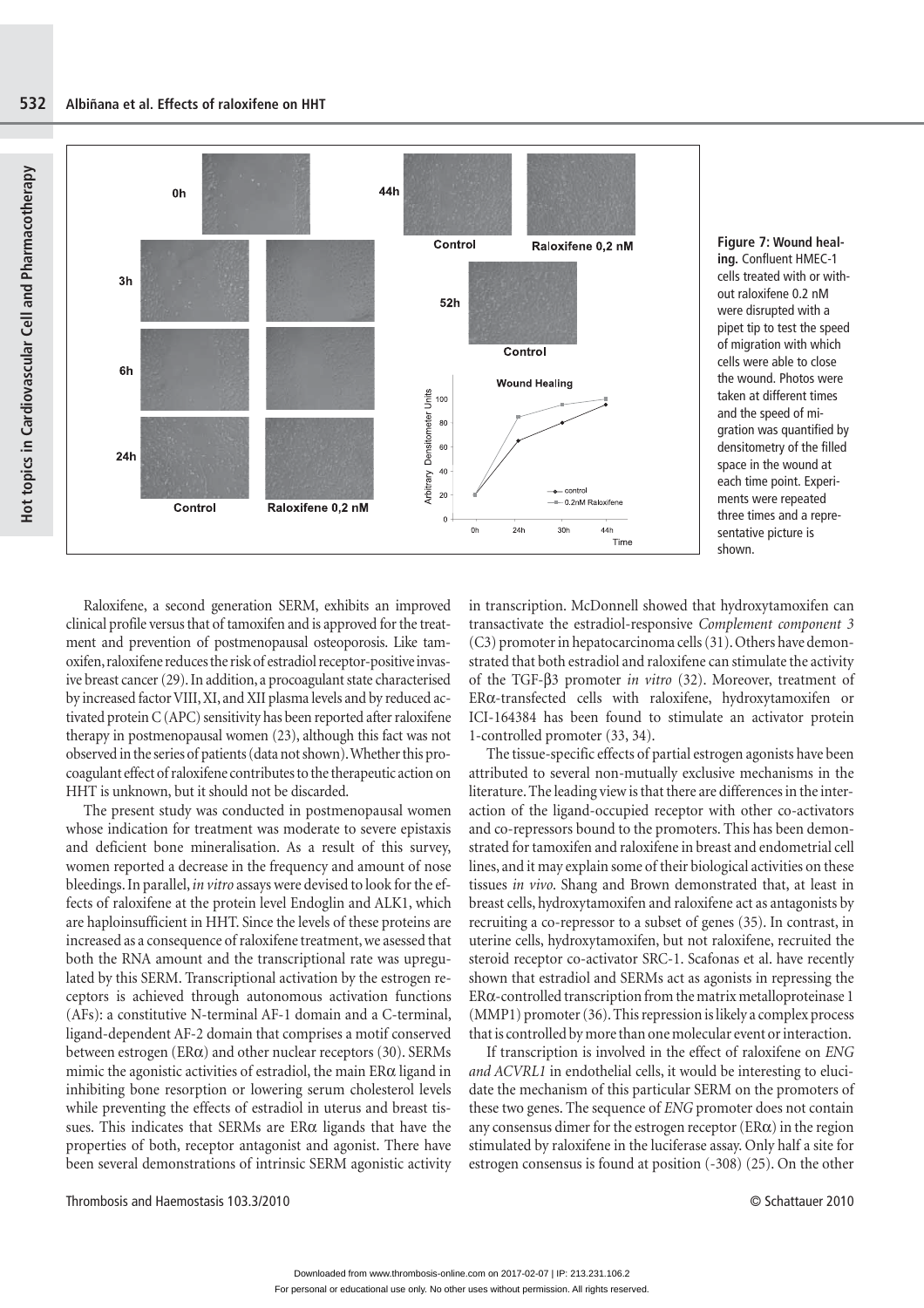hand, the polypurine tract identified as raloxifene responsive element (RRE) is not present in *ENG* promoter (25). Another possibility is to consider that the estrogen raloxifene, may be bound to the promoter through the interaction with an essential factor for *ENG* transcription. In this sense, in the promoter of the Fas ligand, the stimulation by estrogens occurs indirectly, by facilitating Sp1-binding to the promoter (37).

As it has been reported that Sp1 is essential for endoglin basal transcription and also for the TGF-β stimulatory effect, we examined whether ERα and Sp1 are binding *in vivo* to the proximal promoter of *ENG*. As shown in results, both factors, ERα and Sp1 are present in *ENG* promoter, and it seems that raloxifene acts by slightly increasing the binding of ERα to the endoglin proximal promoter. We could speculate that the same may occur in *ALK1* promoter (manuscript in preparation).

Hardman *et al.* have shown clear beneficial effects of the SERMs tamoxifen and raloxifene on cutaneous wound healing (38). The *in vitro* functional effects of raloxifene, on the migration promotion, measured by wound healing assay, and the stimulation of the angiogenic capacity by the tube formation assay, agree with the stimulation of Endoglin and ALK1 triggered by this drug. In fact, both proteins are related to migration and angiogenesis in endothelial cells (39, 40, 41). Consequently, the treatment of HHT patients with raloxifene, decreased the epistaxis significantly, according to the expected increase of Endoglin and ALK1.

Altogether, we can conclude that raloxifene treatment induces in *in vitro* cultured endothelial cells an increase in the amount of Endoglin and ALK1 proteins present in the cell surface, and this is probably due to an upregulation at the promoter level, as shown in results. We also find that raloxifene results in an enhanced endothelial function of the HMEC-1 cell line as measured by migration and tubulogenesis. Whether the behaviour of raloxifenetreated HMEC-1 cells *in vitro* can be extrapolated to that of endothelial cells *in vivo* where other cell types like connective tissue cells may be involved, remains to be determined. In the HHT patient series studied here, raloxifene decreases the epistaxis, suggesting its potential interest for bleeding management. One factor to be aware of, is that raloxifene treatment increases the odds of suffering deep venous embolism (62% increase), or pulmonary thromboembolism (54% increase), as has been reported (42). However, it is not associated with an acquired resistance to APC (43). Therefore treatment decisions about raloxifene should be based on a balance of projected absolute risks and benefits.

The search for stimulatory factors in the transcription of *ENG*  and *ACVRL1* genes is a useful tool for the search of therapeutical drugs overcoming the haploinsufficiency threshold present in the disease. If estrogens really are able to partially counteract ALK1 or Endoglin haploinsufficiency due to HHT, they might not only have a therapeutical, but also a prophylactic effect.

### **Acknowledgements**

This paper is dedicated to the HHT Association of Spanish patients, and in general to all families affected by HHT. We thank Dr. Calvin Vary (Maine Medical center Research Institute, USA) for the ALK1 promoter construct. This work was supported by grants

from *Ministerio de Ciencia e Innovacion* (SAF05–01090 and SAF08–01218 to LMB, and SAF2007–61827 to CB), *Centro de Investigación Biomédica en Red de Enfermedades Raras* (CIBERER), *Instituto de Salud Carlos III* (ISCIII-CIBER CB/06/07/0038), *Fundacion Ramón Areces* of Spain, and *Instituto Fundación Marqués de Valdecilla* (IFIMAV).

### **References**

- 1. Shovlin CL, Letarte M. Hereditary haemorrhagic telangiectasia and pulmonary arteriovenus malformations: issues in clinical management and review of pathogenic mechanisms. Thorax 1999; 54: 714–729.
- 2. Kjeldsen AD, Vase P, Green A. Hereditary haemorrhagic telangiectasia: a population-based study of prevalence and mortality in Danish patients. J Intern Med 1999; 245: 31–39.
- 3. Jessurun GA, Kamphuis DJ, van der Zande FH, et al. Cerebral arteriovenous malformations in The Netherlands Antilles. High prevalence of hereditary hemorrhagic telangiectasia-related single and multiple cerebral arteriovenous malformations. Clin Neurol Neurosurg 1993; 95: 193–198.
- 4. Fernandez-L A, Sanz-Rodriguez F, Zarrabeitia R, et al. Mutation study of Spanish patients with hereditary hemorrhagic telangiectasia and expression analysis of Endoglin and ALK1. Hum Mutat 2006; 27: 295.
- 5. Fontalba A, Fernandez-L A, García-Alegria E, et al. Mutation study of Spanish patients with hereditary hemorrhagic telangiectasia. BMC Med Genet 2008; 9: 75.
- 6. McAllister KA, Grogg KM, Johnson DW, et al. Endoglin, a TGF-beta binding protein of endothelial cells, is the gene for hereditary haemorrhagic telangiectasia type 1. Nat Genet 1994; 8: 345–351.
- 7. Johnson DW, Berg JN, Baldwin MA et al. Mutations in the activin receptor-like kinase 1 gene in hereditary haemorrhagic telangiectasia type 2. Nat Genet 1996; 13: 189–195.
- 8. Marchuk DA, Gallione CJ, Morrison LA, et al. A locus for cerebral cavernous malformations maps to chromosome 7q in two families. Genomics 1995; 28: 311–314.
- 9. Cole SG, Begbie ME, Wallace GM, et al. A new locus for hereditary haemorrhagic telangiectasia (HHT3) maps to chromosome 5. J Med Genet 2005; 42: 577–582.
- 10. Bayrak-Toydemir P, McDonald J, Akarsu N, et al. A fourth locus for hereditary hemorrhagic telangiectasia maps to chromosome 7. Am J Med Genet 2006; 140: 2155–2162.
- 11. Abdalla SA, Letarte M. Hereditary haemorrhagic telangiectasia: current views on genetics and mechanisms of disease. J Med Genet 2006; 43: 97–110.
- 12. Plauchu H, de Chadarévian JP, Bideau A, et al. Age-related clinical profile of hereditary hemorrhagic telangiectasia in an epidemiologically recruited population. Am J Med Genet 1989; 32: 291–297.
- 13. Pérez del Molino A, Zarrabeitia R, Fernández A. Hereditary hemorrhagic telangiectasia. Med Clin 2005; 124: 583–587.
- 14. Morales-Angulo C, del Valle-Zapico A. Hereditary hemorrhagic telangiectasia. Otolaryngol Head Neck Surg 1998; 119: 293.
- 15. Fernandez-L A, Garrido-Martin EM, Sanz-Rodriguez F, et al. Therapeutic action of tranexamic acid in hereditary haemorrhagic telangiectasia (HHT): regulation of ALK-1/endoglin pathway in endothelial cells. Thromb Haemost 2007; 97: 254–262.
- 16. Morales-Angulo C, Pérez del Molino A, Zarrabeitia R, et al. Treatment of epistaxes in hereditary haemorrhagic telangiectasia (Rendu-Osler-Weber disease) with tranexamic acid. Acta Otorrinolaringol Esp 2007; 58: 129–132.
- 17. Shovlin CL, Sulaiman NL, Govani FS, et al. Elevated factor VIII in hereditary haemorrhagic telangiectasia (HHT): association with venous thromboembolism. Thromb Haemost 2007; 98: 1031–1039.
- 18. Ghosh K, Ghosh K. Hereditary haemorrhagic telangiectasia (HHT): negotiating between the Scylla of bleeding and Charybdis of thrombosis. Thromb Haemost 2008; 100: 162–164.
- 19. Zacharski LR, Dunbar SD, Newsom WA Jr. Haemostatic effects of Tamoxifen in HHT. Thromb Haemost 2001; 85: 371–372.
- 20. Mosca L, Grady D, Barrett-Connor E, et al. Effect of raloxifene on stroke and venous thromboembolism according to subgroups in postmenopausal women at increased risk of coronary heart disease. Stroke 2009; 40: 147–155.

© Schattauer 2010 Thrombosis and Haemostasis 103.3/2010